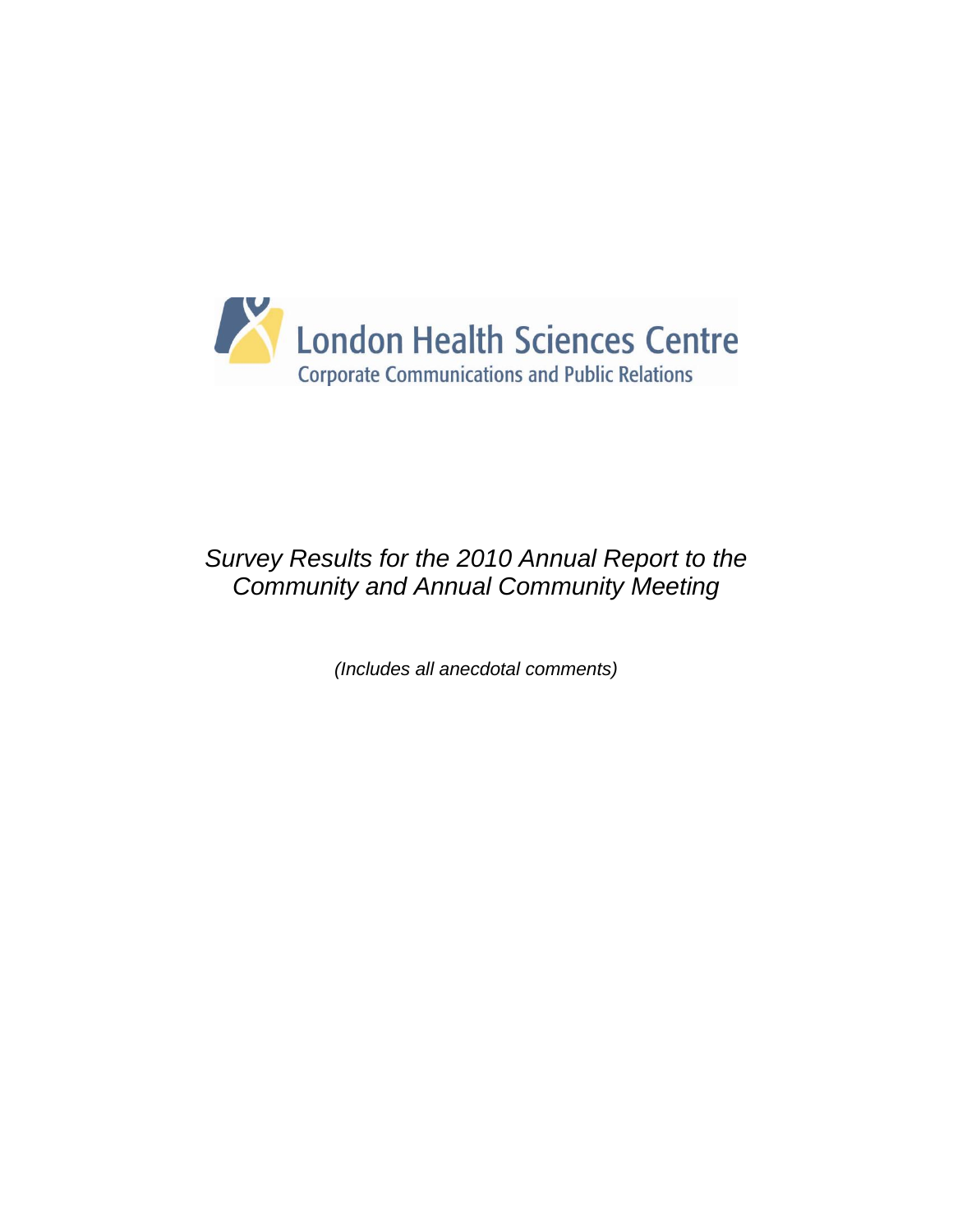# **Section 1 Survey Results: 2010 Annual Report to the Community**

The Annual Report to the Community is designed to highlight the past year's activities, demonstrate accountability and enhance the LHSC brand. The theme of the Annual Report, "It's In Our DNA," refers to the proud tradition of caring and innovating at LHSC and was weaved throughout the content of the report.

Much of the content categories for the 2010 report remained the same as last year, with messages from the President and CEO and Board Chair, highlights from the year, medical breakthroughs, strategic plan, and the financial report. The biggest change this year was the use of the staff members' voice in the three feature stories (London Regional Cancer Program, Cardiac Care, and Medical Genetics) rather than the patient point of view. This was done to deliver on the theme "It's in Our DNA" and to demonstrate how the people of LHSC are caring and innovating.

The online survey was profiled in the printed version of the report to encourage people to go the LHSC website to complete the survey. A prize of a personalized DNA art print was offered as an incentive.

The online survey had two major objectives:

- 1. Determine readers' rating of the overall design and content of the report
- 2. Determine what content categories were considered most informative by the reader:
	- a. Highlights of the year
	- b. Messages from the President and CEO and Board Chair
	- c. LHSC by the numbers
	- d. Medical Breakthroughs
	- e. Strategic Plan
	- f. Three feature stories (LRCP, Medical Genetics, Cardiac Care)
	- g. Lawson Health Research Institute personalized medicine feature
	- h. Financial report

With 138 people completing the online survey, more than half of respondents (55%) read this year"s report online. Given the distribution levels for both the printed and e-mailed versions of the annual report, the survey cannot be considered statistically valid. Nevertheless the feedback provides a snapshot of the views of readers and overall was quite positive, with 95% rating the overall design of the report as 'Good' or 'Excellent,' and 86% saying the content was "Good" or "Excellent".

Results from the survey will help plan content, theme and design of the 2010/11 Annual Report to the Community.

Detailed survey questions and answers are below:

*(NB: Each breakdown is presented as a percentage, with the total number of respondents in [square parentheses])*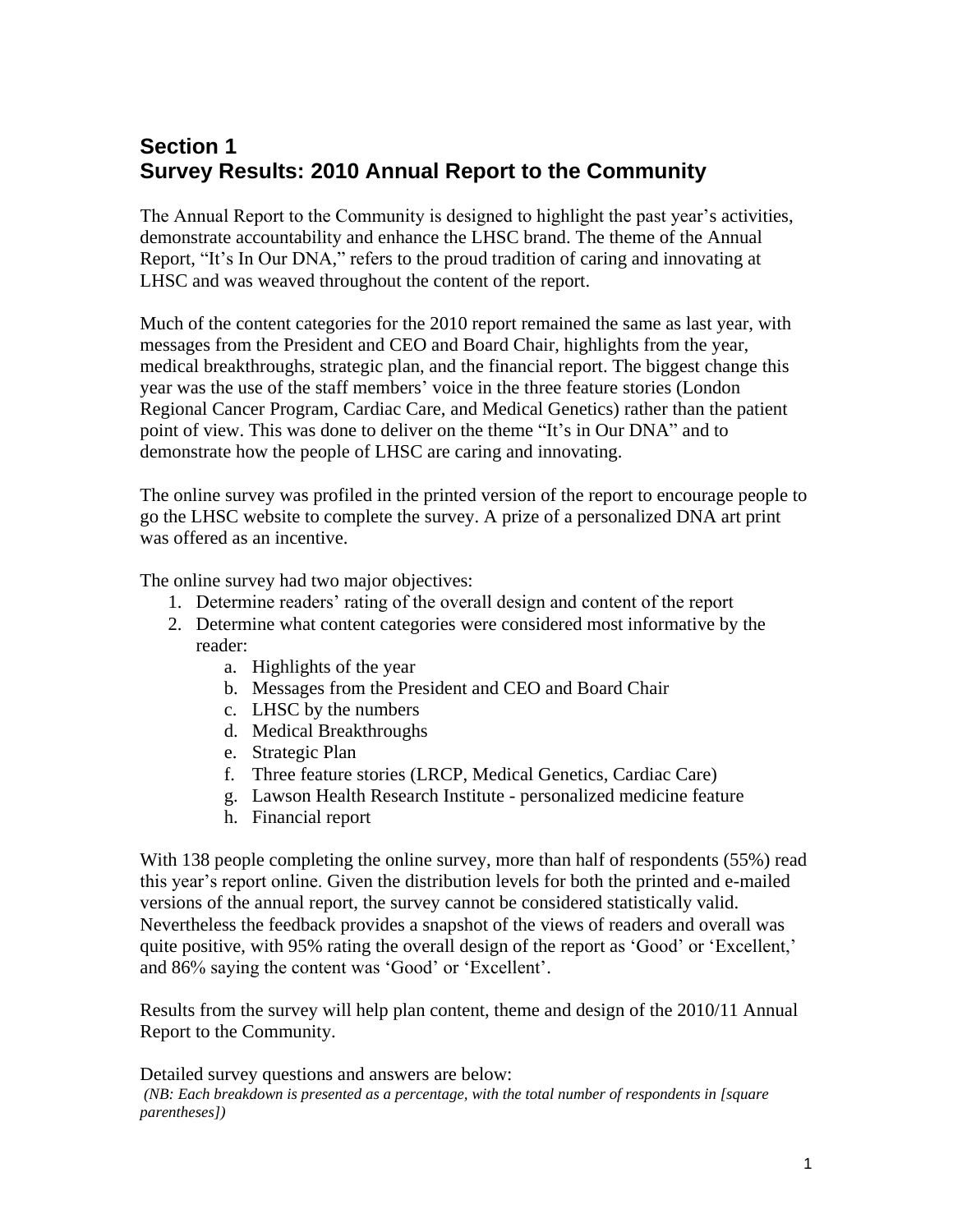## **Did you read the print or online version of the Report to the Community?**

|               | Percentage |  |  |
|---------------|------------|--|--|
| <b>Online</b> | 55.1% [76] |  |  |
| Print         | 32.6% [45] |  |  |
| <b>Both</b>   | 12.3% [17] |  |  |

#### *Results*

Close to 70 % of respondents read the report online, which can be attributed in part to the fact that the survey was only available on-line. Additional data is required to determine if on-line publishing of the annual report is the most effective way to reach target audiences. It should be noted that 1,300 copies of the printed version were distributed to stakeholders, and the web link to the online version of the report was sent to 50 external key stakeholders and our over 10,000 staff, physicians and researchers.

## **Please rate the overall** *Design* **of the Report to the Community**

|                  | Percentage |
|------------------|------------|
| <b>Excellent</b> | 50% [69]   |
| Good             | 44.9% [62] |
| Average          | 5.1% [7]   |
| Fair             |            |
| Poor             |            |

## *Results*

The feedback on the design of the Annual Report was exceptionally positive, with none of the 138 respondents indicating a "Fair" or "Poor" response. In fact, half of those who completed the survey rated the design as "Excellent".

## **Please rate the** *Content* **of the Report to the Community**

|                  | Percentage  |
|------------------|-------------|
| <b>Excellent</b> | 34.1% [47]  |
| Good             | 52.2% [72]  |
| Average          | 10.9% [15]  |
| Fair             | 2.2% [3]    |
| Poor             | $0.7\%$ [1] |

#### *Results*

Nearly 90% of respondents indicated a 'Good' or 'Excellent' result for the overall content of the report. (A more detailed analysis of each section is available below).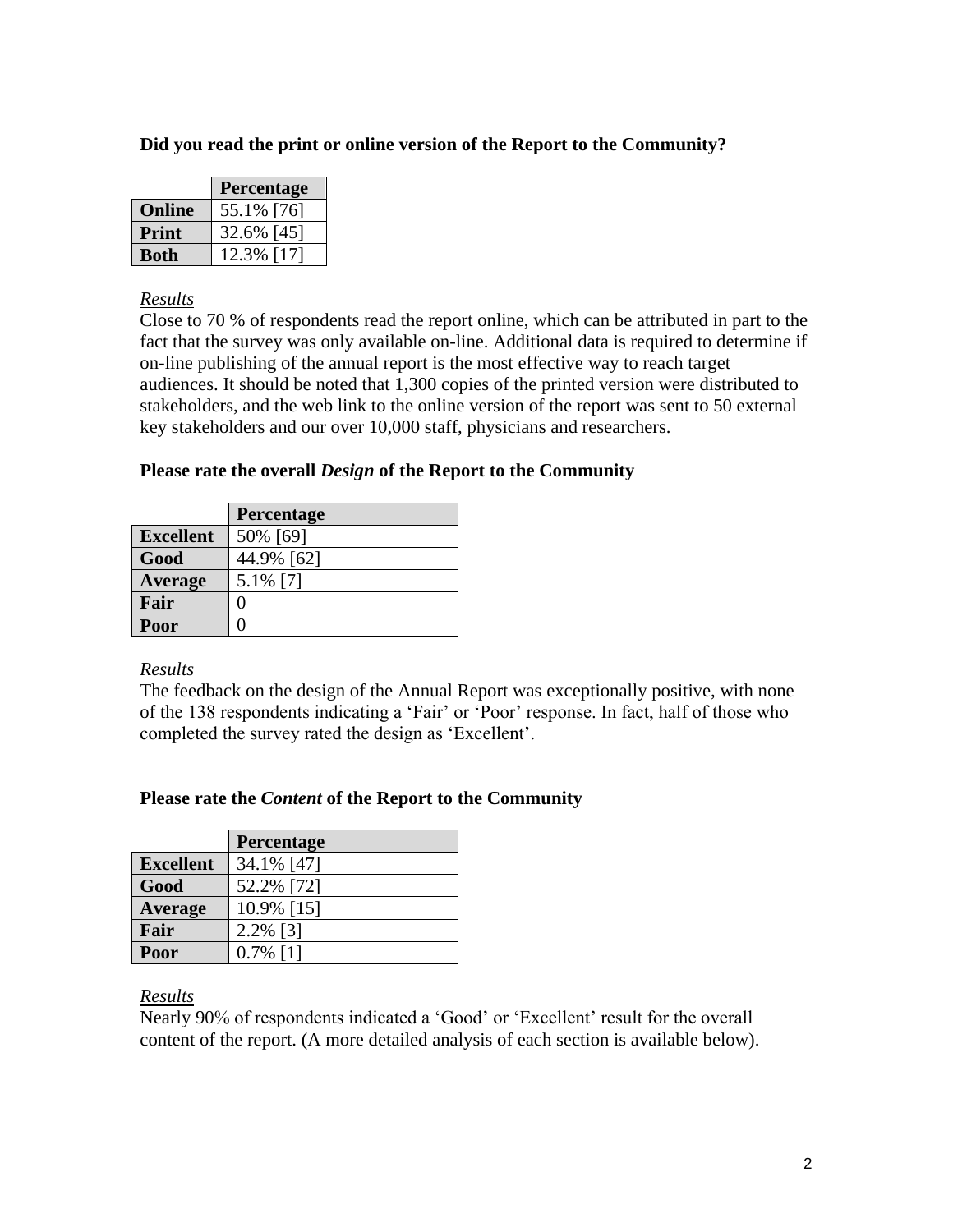|                             | Yes, of interest to | No, not of interest | Total $#$ of |
|-----------------------------|---------------------|---------------------|--------------|
|                             | me                  | to me               | respondents  |
| <b>Highlights of the</b>    | 98.5 % [128]        | 1.5 % [2]           | 130          |
| year                        |                     |                     |              |
| <b>President and CEO</b>    | 56.3 % [67]         | 43.7% [52]          | 119          |
| message                     |                     |                     |              |
| <b>Chair of Board of</b>    | 45.4 % [54]         | 54.6 % [65]         | 119          |
| <b>Directors message</b>    |                     |                     |              |
| LHSC by the                 | 90.3 % [112]        | 9.7 % [12]          | 124          |
| numbers                     |                     |                     |              |
| <b>Medical</b>              | 96.9 % [125]        | 3.7 % [4]           | 129          |
| breakthroughs               |                     |                     |              |
| <b>Strategic plan 2010-</b> | 71.3 % [82]         | 28.7 % [33]         | 115          |
| 2013                        |                     |                     |              |
| <b>Feature – LRCP</b>       | 94.8 % [128]        | 5.2 % [7]           | 135          |
| <b>Feature – Medical</b>    | 92.9 % [118]        | 7.1 % [9]           | 127          |
| <b>Genetics program</b>     |                     |                     |              |
| <b>Feature - Cardiac</b>    | 92.8 % [116]        | 7.2 % [9]           | 125          |
| <b>Care Program</b>         |                     |                     |              |
| <b>Personalized</b>         | 96.1 % [122]        | 3.9 % [5]           | 127          |
| <b>Medicine feature</b>     |                     |                     |              |
| <b>Financial report</b>     | 50.4 % [58]         | 49.6 % [57]         | 115          |

**Which articles, if any, were of particular interest to you? (Multiple answers allowed)**

## *Results*

In almost all cases, the majority of those who answered this question indicated "Yes, the content was of interest to me". The only areas of the report where this was not the case were the message from the Chair, Board of Directors (54.6% responded "No, not of interest to me') and the Financial Report (almost half, 49.6% responded 'No, not of interest to me.')

Readers were most interested in the Highlights of the Year (98.5%), LRCP feature (94.8%), Medical Genetics feature (92.9%), Cardiac Care feature (92.8%) and Personalized Medicine feature (96.1%).

#### **Please leave any other questions, comments or ideas on how we can improve our Report to the Community in future years. (optional)**

*"I really enjoy the personal aspect of the annual report--the pictures and stories that the average person can relate to. This year, I was very impressed to find the glossary of terms for the general public. I was surprised to not find anything relating to transplant on the medical breakthough page! Overall, a very impressive Report to the Community!!"*

*"More program review from the patient and volunteer point of view"*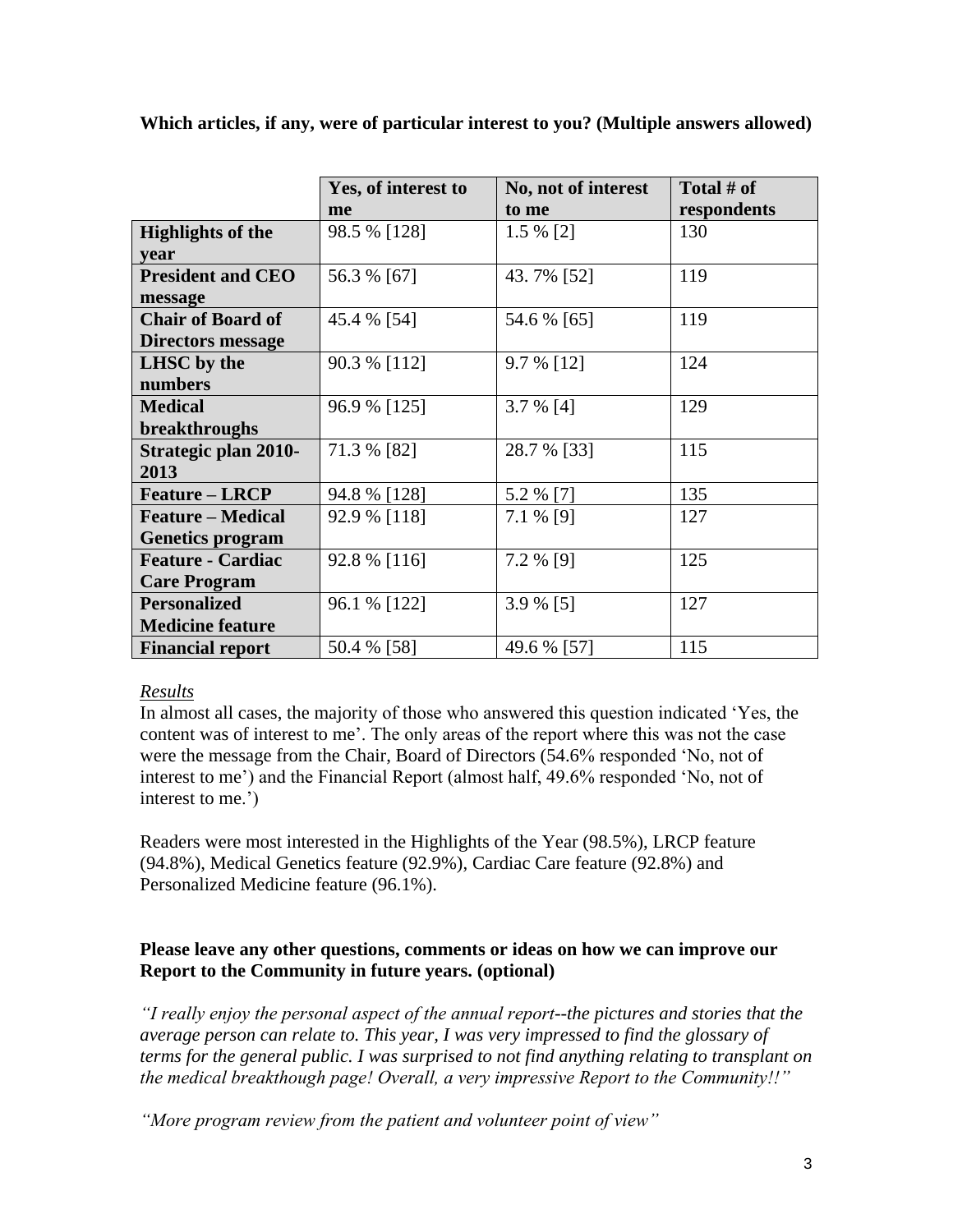*"It's great"*

*"Explain to the community the strategies LHSC is implementing to improve emergency services in order to reduce wait times for treatment. Provide information regarding the measures in which LHSC is reducing managerial staff to incorporate more funding towards staff providing direct patient services including nursing, technical, clerical, etc. in order to improve all areas of patient care."*

*"It was very well done and very interesting reading."*

*"Going green in the future is always a good idea."*

*"It was a very good looking report"*

*"Was a great Report"*

*"Don't find it worth the read"*

*"I did not read anything about education"*

*"good job!"*

*"Great layout. Colours are visually appealing. Financial report seems unnecessary though."*

*"It is important for the community to know the numbers and to know how we are spending our money. I often hear comments about how wasteful the hospitals are with their money so they would appreciate us justifying the money we spend."*

*"I thought this year's report was informative, compelling and interesting to read."*

*"I appreciate the opportunity to provide feedback."*

*"Personally I prefer the human stories, I was particularly impressed with the most recent article 'When the doctor becomes the patient.' It put a real face to those who work in the field, now working in the system from the other side of the coin. Great article."*

*"the 'stories' of programs, patients & staff highlight the very real impact of the Hospital on the community"*

*"Very interesting!"*

*"I think it is important to use pictures of people who work at LHSC. thank you for doing that."*

*"It looked very good."*

*"Lots of good info."*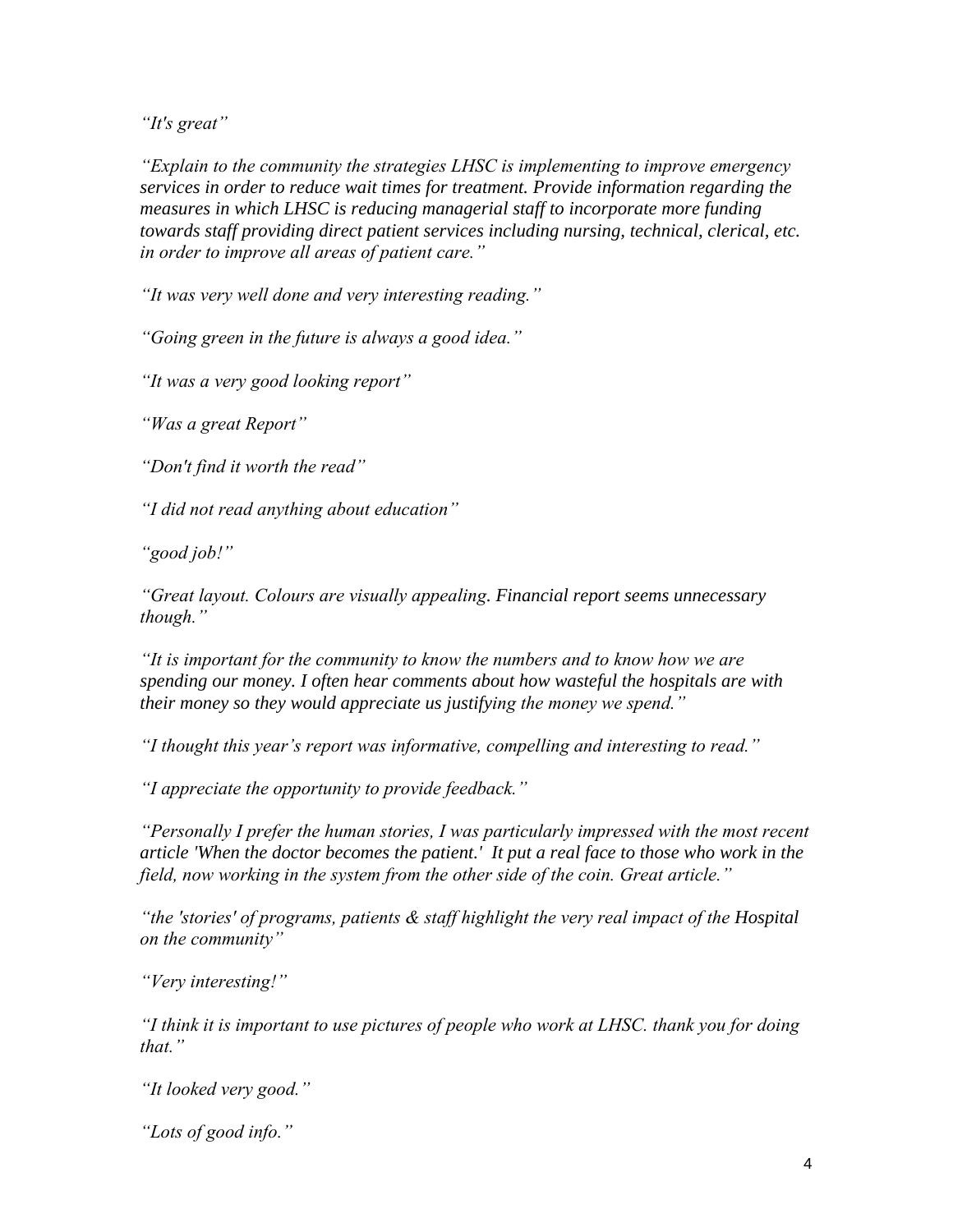*"Great information. Always enjoy reading through it. Makes me feel proud to be here when i read it!!"*

*"Keep up the good work!"*

*"It was especially interesting to read Cliff Nordal's message as he summarized some of the key accomplishments in the past year as well as his focus.....also because he is retiring to see what he had to say as he looked back."*

*"Because LHSC consists of 'member of the community', perhaps you could incorporate 'Message from our staff' too about how different issues affect staff 'as part of the community'."*

*"No improvement needed."*

*"Great to see the audited financial stmts on line. Contributing to more and more transparency."*

*"the role of laboratory technologists in diagnosis of disease ex. clinical cytogenetics, flow cytometry, radiology, core lab (blood bank, haematology, chemistry, pathology) etc. co-ordinating results from all labs in diagnosis"*

*"Summary of financial status would be easier to read and any pending actions as a result of the financial status"*

*"How this affects an ordinary member of the community, what it means to THEM, not just LHSC workers."*

*"Bedside nurses talking about their roles and what nursing means to them, perhaps sharing a significant event in their nursing careers. Or, a day in the life of a nurse."*

*"I don't think that there is anything I can say except that it is full of lots of information for the general public to read and understand. Lots of information for all to know. Thanks"*

*"Love reading this! Very informative and enjoyable!"*

*"I really enjoyed the article of when the Dr. becomes the patient. More articles focusing on the different department in the hospital and the focus on Patient & staff safety"*

*"Personalize the information more to engage community more fully."*

*"More topics related to front line staff, emerg dept, emerg psych, difficulties related to wait times, admitted er pts, admitted psych patients etc."*

*"No major suggestions at present - I do find fact more interesting than fiction though. And a suggestion, this printing must have been a bit more expensive, perhaps a less*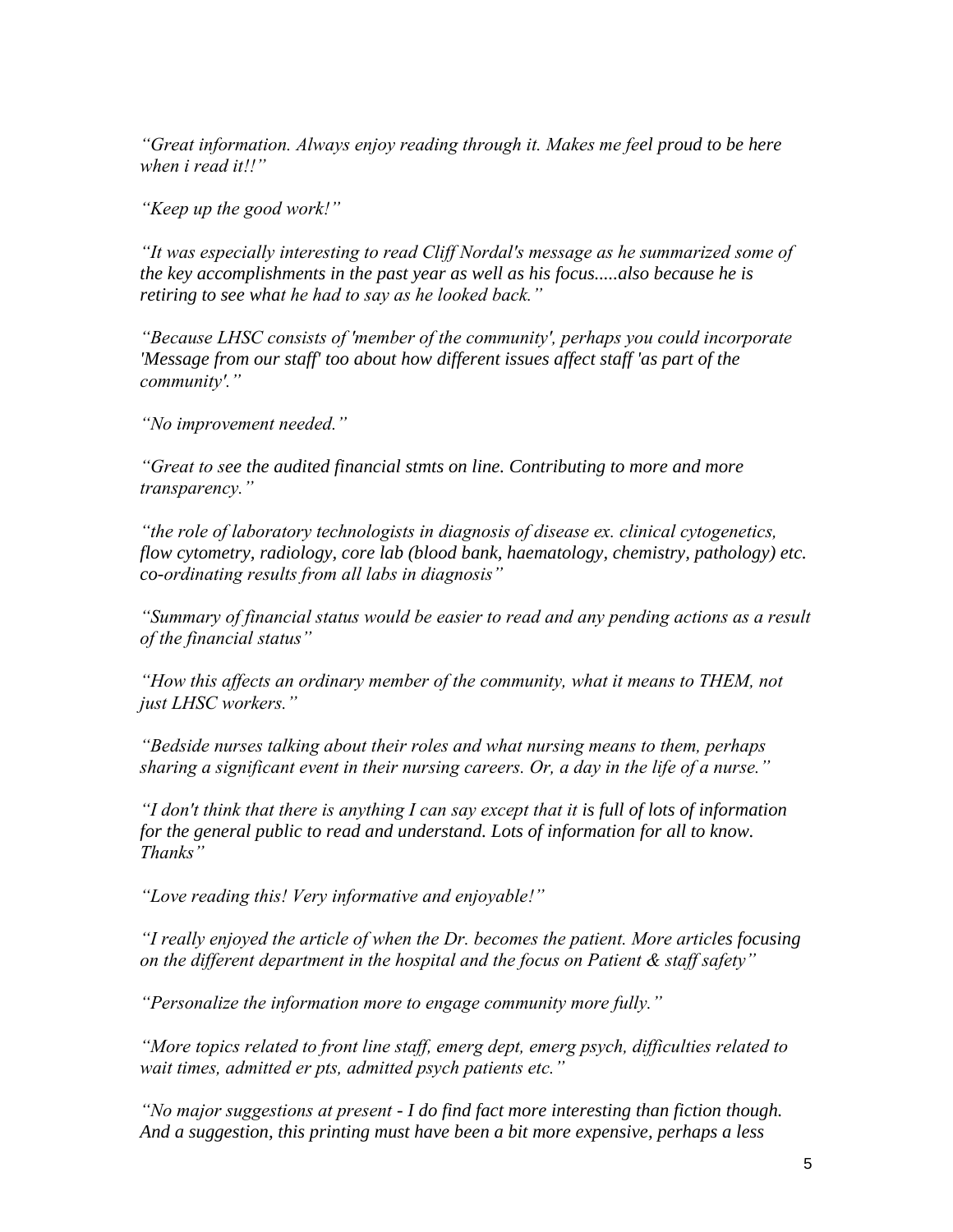*expensive version is appropriate - those of us who are going to read it will do so even if it is not glossy and colourful. Thanks for keeping us up-to-date."*

*"I enjoyed reading all of the report, especially e and g which was especially touching. All of the report was very informative. Overall, I don't know at this point what could be improved but know I found the information very easy to read."*

*"More information regarding inter departmental achievements; for instance those departments that indirectly related to Health care"*

*"Didn't know about this report until I received an email to complete the survey. Very interesting. Particularly liked reading about all the breakthroughs that happened at LHSC."*

*"I like the report to the community because it provides information not only for the community but for myself as well. It's nice to be able to keep up with what's happening in and around the hospital and it's involvement in the and with the community. It's great to read about our medical breakthtoughs. This report makes me feel like I've may have been a small part of helping make this hospital the successful part of the community is is!"*

*"Possibly include more of nursing aspect. Hospital care is nursing care"*

*"More pictures . more patient stories of ordinary events."*

*"I liked how the online version of the report was so streamlined and succinct. Often online reports can bog you down but this didn't have a heavy feel to it at all. I really think the spacing and use of pictures and colour helped with this."*

*"Continue with more of the same. Very pleasant and informative read."*

*"informative information"*

*"I thought the first edition was very interesting and informative."*

*"It is important to share with the Community about what is occurring in our hospital and the financial issues. One never knows what could or would come from legitimate information disseminated in this manner. Maybe more letters to the Ministry!!As well Foundation money could be garnered. The Community relies on the hospital as a service provider. The Community makes the hospital and the workers inside the hospital. So I firmly believe you are on the right track!!"*

*"nothing, i like it!"*

*"What a great idea."*

*"It is easy for us to cocoon ourselves in our own area of work. Good to see what is going on in the organization as a whole."*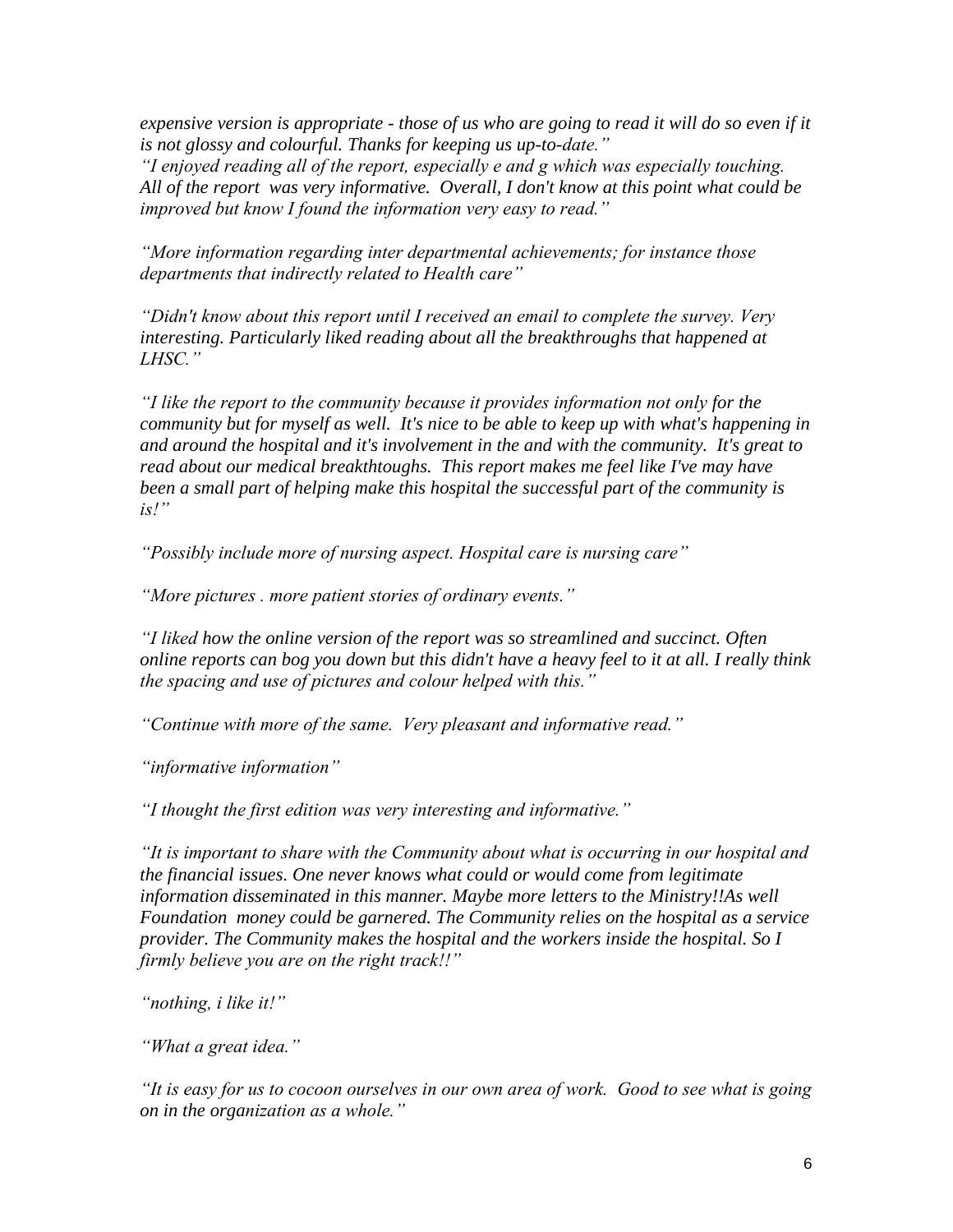*"Featured Stories were the most interesting part of the report, and Medical Breakthroughs and Highlights on the Year were also very interesting. As an LHSC employee, reports such as this one allow me to step back and look at the bigger picture of LHSC, and recognize its impact on people of our community. I also learned some things about my hospital that I didn't know!"*

*"It seems that a lot of money is put into these reports. I think an electronic version should be more encouraged. There are at least 3 if not more of these paper reports sitting on our lunch-room table, which will be thrown away. A big waste! Otherwise, I think the report is great. It is nice to see the highlights of LHSC."*

*"As an internal stakeholder much of the messaging from the President and Board Chair was not 'new'. I do understand that the primary audience is the community however and this is an extremely important part of the report!"*

*"More photos"*

*"Personal stories of patients for staff"*

*"Great design ... v. impressed!"*

*"Keep up the good work"*

*"I really like the new format!"*

*"Online should be the way of the future. Hopefully this is provided to local and surrounding newspapers in the form of a link to expand readership"*

*"The layout was terrific. Articles were very interesting and easy to read."*

*"Loved the ease of going from article to article. Will this be replacing The Page?"*

*"I find the design could offer some merit to the community but differs from actual value and content the public newspaper reports on with some of these same departments. Closing and laying off staff and reorganizing staff placement are not conveyed internally"*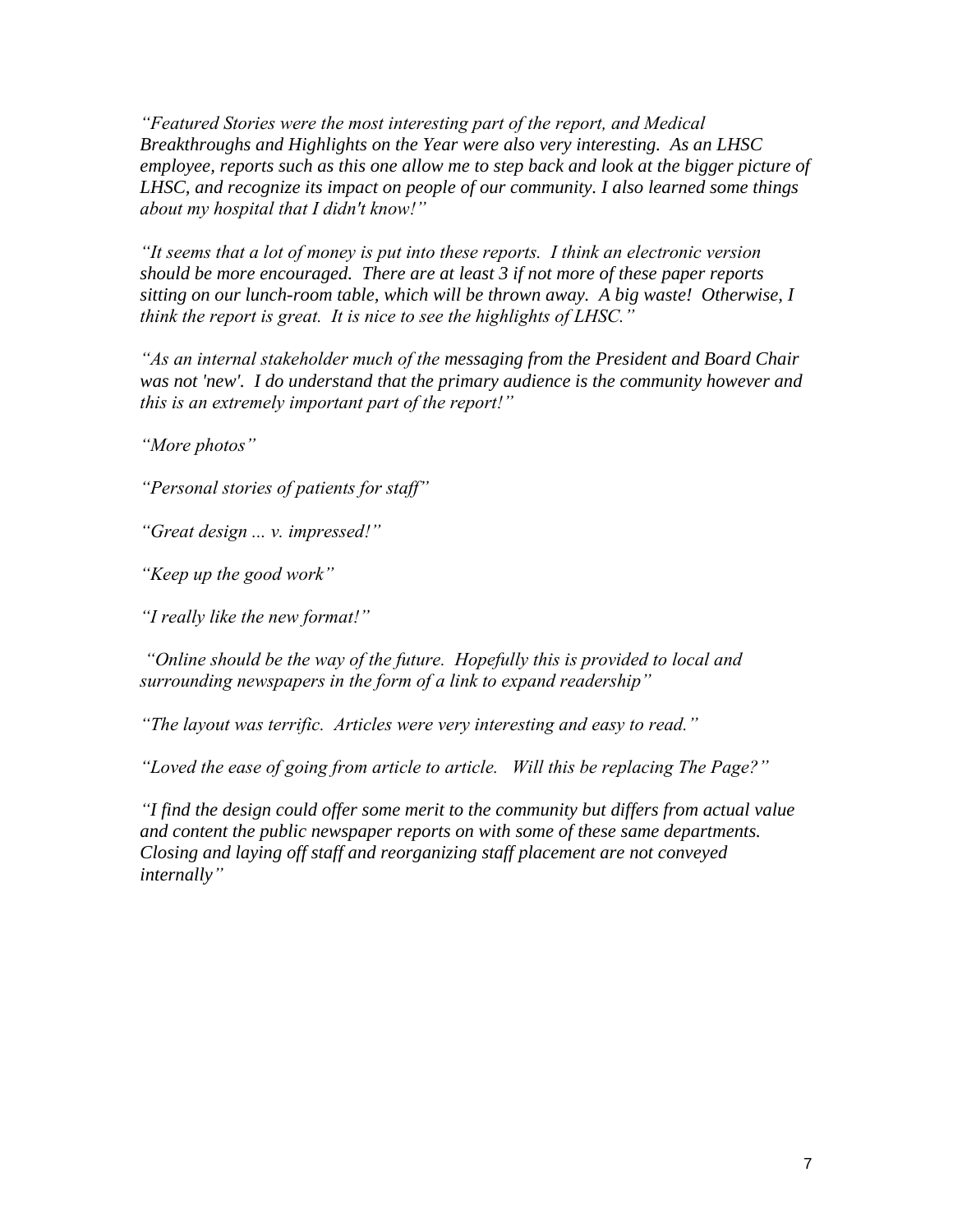# **Section 2: Survey Results: 2010 Annual Community Meeting**

London Health Sciences Centre hosted its first Annual Community Meeting in 2010, implementing some small but noticeable changes from its previous Annual General Meeting format. No official board business such as by-law changes was conducted during the meeting and this year"s event included the use of information booths from the three featured program areas in the Annual Report to the Community, and the introduction of a keynote speaker.

The feedback survey was handed out at the meeting (with the agenda). The incentive for respondents to participate was the chance to win personalized DNA artwork, in keeping with the theme "It's in Our DNA." A total of 51 surveys were returned; approximately one-third of the approximately 160 in attendance. (*NB: In some cases, not all sections on the survey were filled out.*)

The survey questions were designed to elicit feedback in three separate areas:

- 1. Invitation method (to track how many more attendees are using the web-based invite rather than hard copy);
- 2. Logistics of the meeting (RSVP process, venue, parking, information booths, length, and refreshments); and
- 3. Content, presentation, and use of multi-media in reports

Overall, the response was very positive in all categories. Eighty per cent responded either "satisfied" or "extremely satisfied" overall in the logistics of the meeting. Feedback on reports from the President and CEO, Board Chair, London Health Sciences Foundation, Children"s Health Foundation, and keynote address were divided up into three areas: content, presentation, and use of multi-media. Responding either 'good' or 'excellent' in each of three areas, the breakdown is as follows:

- o 90 % for content
- o 87 % for presentation style
- o 89 % for use of multi-media.

While not many respondents added any additional comments, those that did were overwhelmingly positive. For example, "Very good balance and well-planned event. I enjoyed listening about the medical achievements at LHSC." and "A well-run, wellpresented meeting."

Results from this survey will be used to help the planning of LHSC"s 2011 Annual Community Meeting. Detailed survey questions and answers are below:

## **How did you hear about the 2010 Annual Community Meeting?**

| $\cdots$<br>E-mail invite | Hard Copy invite | Website | FР<br>. | Londoner |
|---------------------------|------------------|---------|---------|----------|
| $\overline{\Omega}$<br>↩  | £<br>⊥∪          |         |         |          |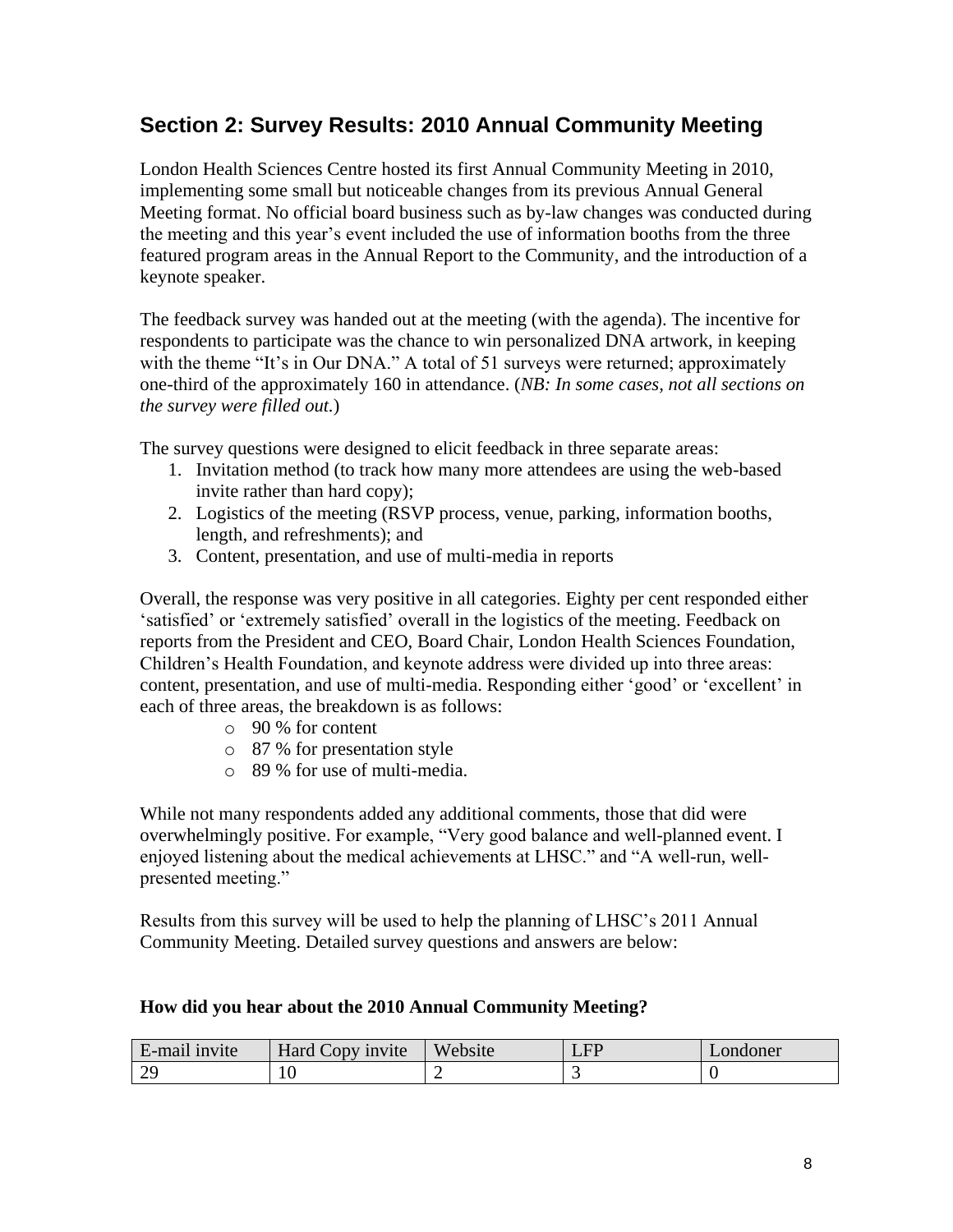#### *Results*

The majority of respondents heard about our Annual Community Meeting via e-mail invitation.

## **Please indicate your satisfaction:**

**1-**Extremely dissatisfied **2-**Dissatisfied **3-**Neutral **4-**Satisfied **5-**Extremely satisfied (**NA**-not applicable)

|                          | $\mathbf{1}$ | $\overline{2}$ | $\mathbf{3}$   | $\overline{\mathbf{4}}$ | 5  | <b>NA</b>      |
|--------------------------|--------------|----------------|----------------|-------------------------|----|----------------|
| <b>RSVP</b>              |              | 1              | $\overline{2}$ | 12                      | 26 | $\overline{7}$ |
| <b>Process</b>           |              |                |                |                         |    |                |
| <b>Venue</b>             |              |                | 11             | 22                      | 14 |                |
| <b>Parking</b>           |              | $\overline{4}$ | 9              | 14                      | 18 | 2              |
| <b>Display</b><br>booths |              | 1              | $\overline{4}$ | 23                      | 19 |                |
| Length                   |              |                | 3              | 22                      | 20 | 3              |
| Food/<br><b>Drink</b>    |              |                |                | 17                      | 25 | 5              |

#### *Results*

Overall, 80 % responded either "satisfied" or "extremely satisfied" in the logistics of the meeting.

#### **Percentage of those responding with 4 or above (satisfied or extremely satisfied):**

| <b>RSVP Process - 79%</b> |        |
|---------------------------|--------|
| Venue                     | - 75%  |
| Parking                   | - 67%  |
| <b>Booths</b>             | - 88%  |
| Food/drink                | $-89%$ |

#### **Presentations – Content**

|        | $\mathbf{1}$ resolutations $\mathbf{1}$ content |           |        |             |
|--------|-------------------------------------------------|-----------|--------|-------------|
| 1-POOR | $2-FAIR$                                        | 3-NEUTRAL | 4-GOOD | 5-EXCELLENT |
|        |                                                 |           |        |             |

| <b>LHSC Board</b> |  |   | 10 | 31 |
|-------------------|--|---|----|----|
| <b>Chair</b>      |  |   |    |    |
| <b>LHSC CEO</b>   |  | 4 | 13 | 29 |
| <b>CHF Rep</b>    |  |   | 16 | 25 |
| <b>LHSF Rep</b>   |  |   |    | 28 |
| Dr. David Hill    |  | ⌒ |    | 40 |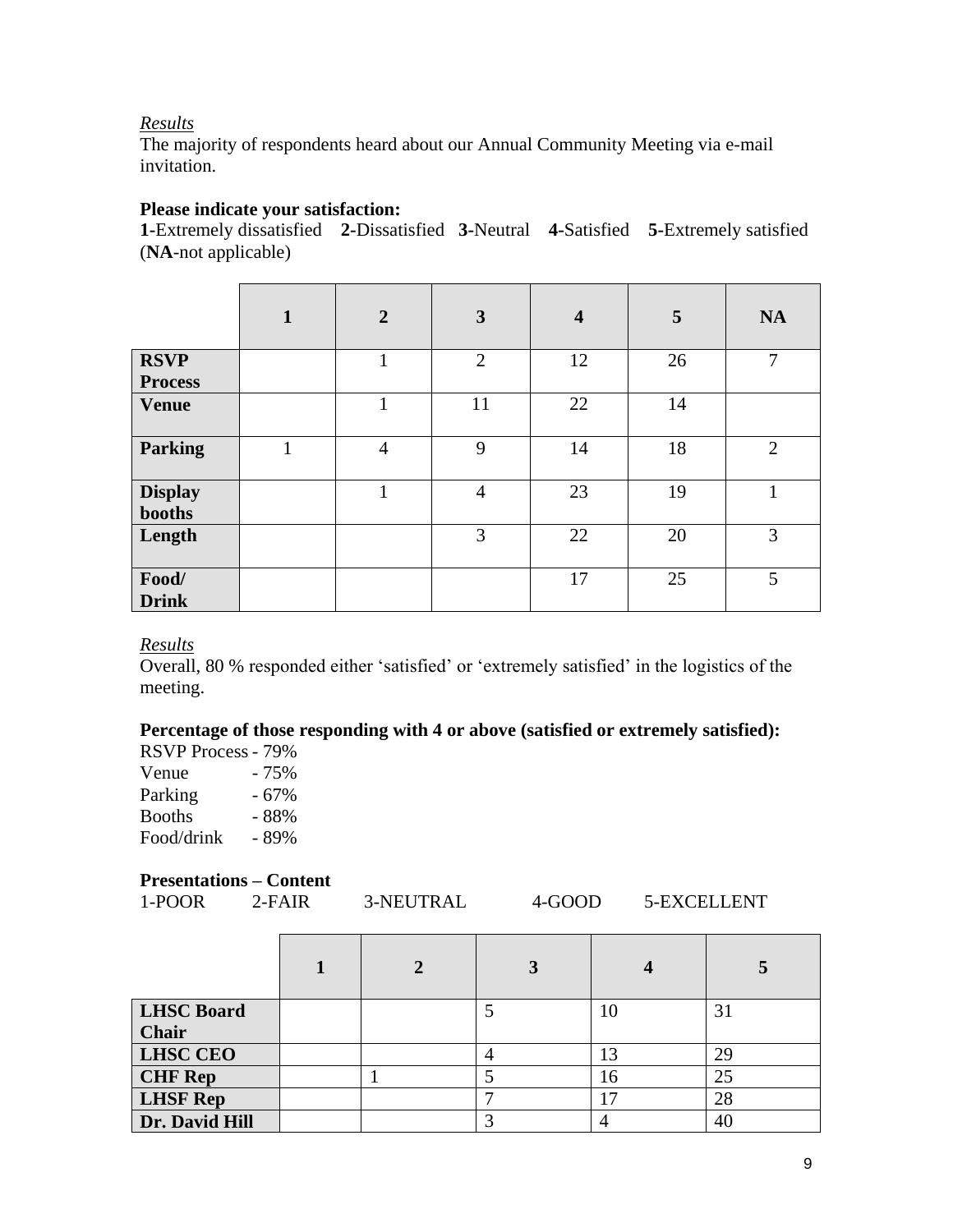# **Presentations – Presentation Style**<br>1-POOR 2-FAIR 3-NEUTRAL

| <b>LHSC Board</b> |                | $\overline{A}$ | 12 | 29 |
|-------------------|----------------|----------------|----|----|
| <b>Chair</b>      |                |                |    |    |
| <b>LHSC CEO</b>   |                | 4              | 14 | 27 |
| <b>CHF Rep</b>    | $\overline{2}$ |                | 14 | 26 |
| <b>LHSF Rep</b>   | $\overline{2}$ | 8              | 14 | 20 |
| Dr. David Hill    |                |                | 12 | 32 |

1-POOR 2-FAIR 3-NEUTRAL 4-GOOD 5-EXCELLENT

#### **Presentations – Use of Multimedia**

1-POOR 2-FAIR 3-NEUTRAL 4-GOOD 5-EXCELLENT

| <b>LHSC Board</b> |  | 10 | 25 |
|-------------------|--|----|----|
| <b>Chair</b>      |  |    |    |
| <b>LHSC CEO</b>   |  | 14 | 24 |
| <b>CHF Rep</b>    |  | 10 | 24 |
| <b>LHSF Rep</b>   |  |    | 23 |
| Dr. David Hill    |  |    | 35 |

*Results*

Overall, the feedback on presentations was extremely positive, with respondents scoring "good" or "excellent" at 90 % for content, 87 % for presentation style, and 89 % for use of multi-media.

#### **Percentage of those responding with 4 or above (good or excellent):**

|                     | <b>Content</b> | <b>Presentation</b> | Use of Multi-media |
|---------------------|----------------|---------------------|--------------------|
| <b>Bob Siskind</b>  | 89%            | 91%                 | 85%                |
| <b>Cliff Nordal</b> | 91%            | 91%                 | 95%                |
| <b>CHF</b>          | 87%            | 81%                 | 81%                |
| <b>LHSF</b>         | 87%            | 76%                 | 90%                |
| Keynote             | 94%            | 96%                 | 95%                |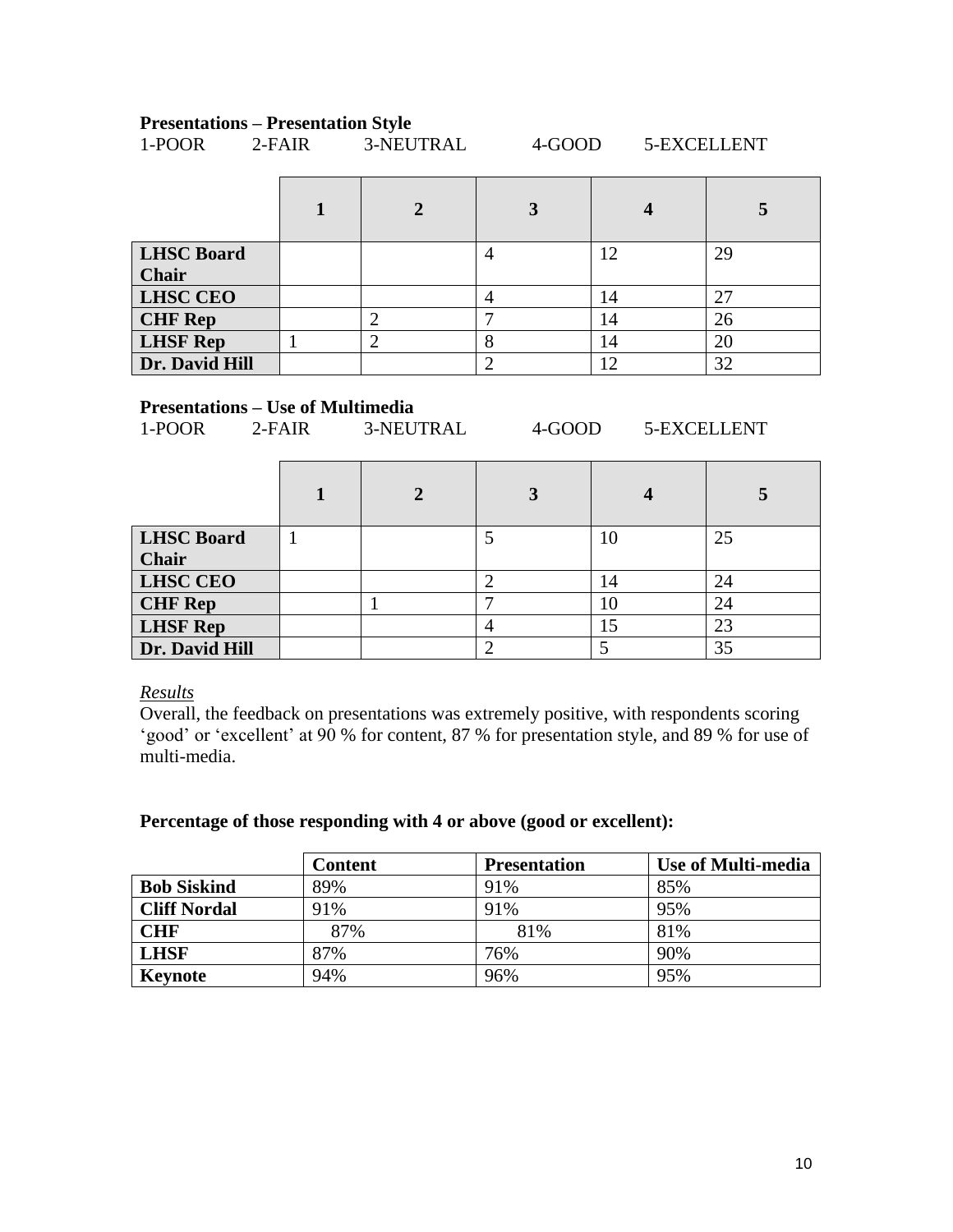#### **Comments**

*"Very good balance and well-planned event. I enjoyed listening about the medical achievements at LHSC."*

*"Wonderful presentations"*

*"Focus on buildings/material goods, etc. fine, what about staffing for those centres (cutbacks – nurses Dr's, plus other needed personnel – technicians, lab workers). Those needs are there but cutbacks are evident."*

*"I am pleased that the Holdsworth was used again. Very interesting."*

*"I replied by e-mail but it was not received."*

*"Enjoyed the format! Dr. David Hill was great."*

*"Excellent presentations."*

*"Thank you for inviting us. Everything was most informative. I especially enjoyed hearing all the firsts!"*

*"Very informative."*

*"A well run well presented meeting. Venue – air a bit stuffy. Content overall good. Chair great but I'm biased!"*

*"Loved the historical research view."*

*"Thanks again, Bob!"*

*"The annual meeting has progressed greatly from satisfying a group of about 30-40 voting members situated at the front and centre of the hall (outward)."*

*"I need a better chair! Lol! Dr. Hill was excellent!"*

*"A great community meeting. Congratulations on the innovations."*

*"Great showcase of the good being done in our community. I am looking forward to helping in the future growth of LHSC."*

*"Great!"*

*"Dr. Hill was outstanding"*

*"Great work everyone!"*

*"Excellent – well organized and informative"*